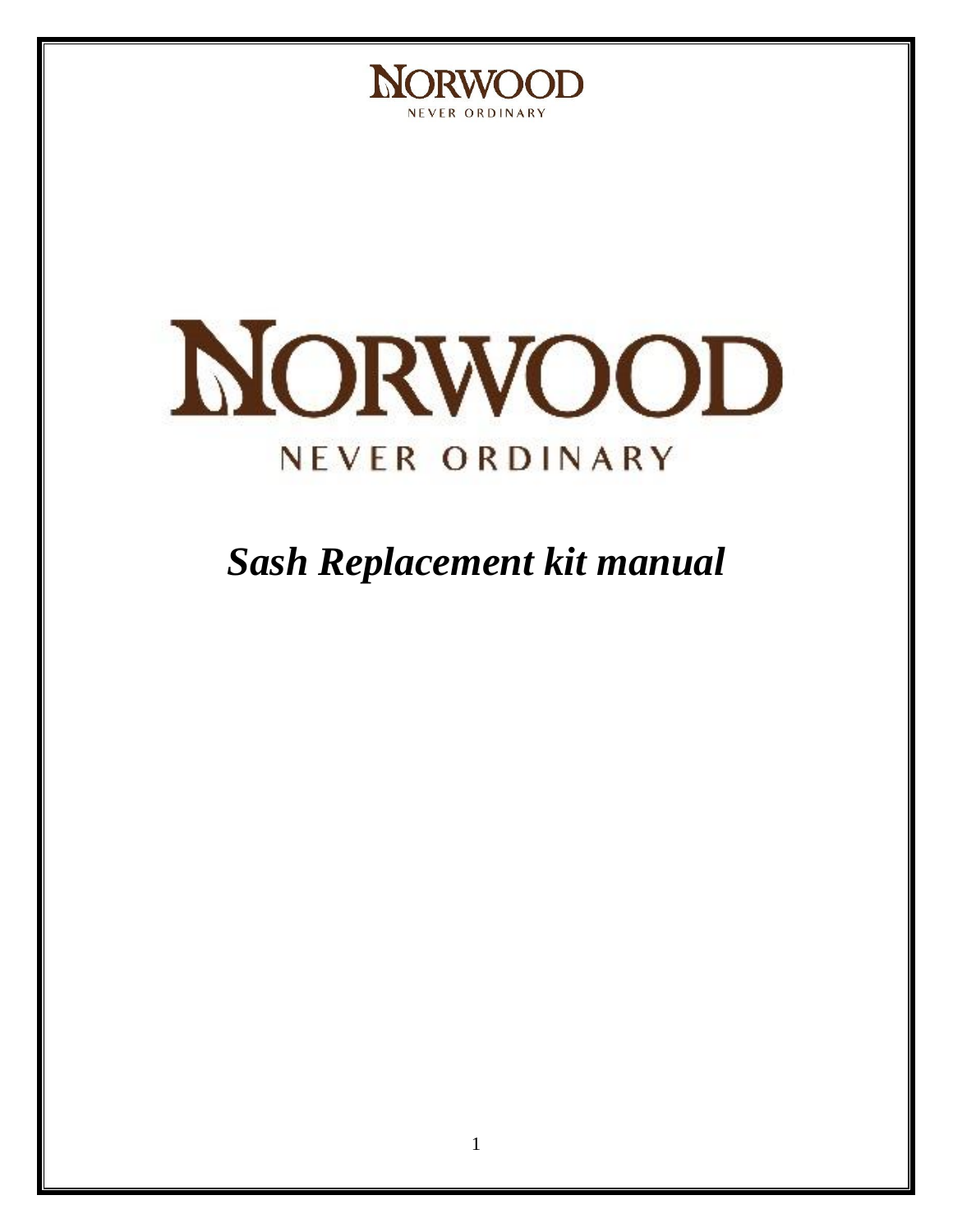

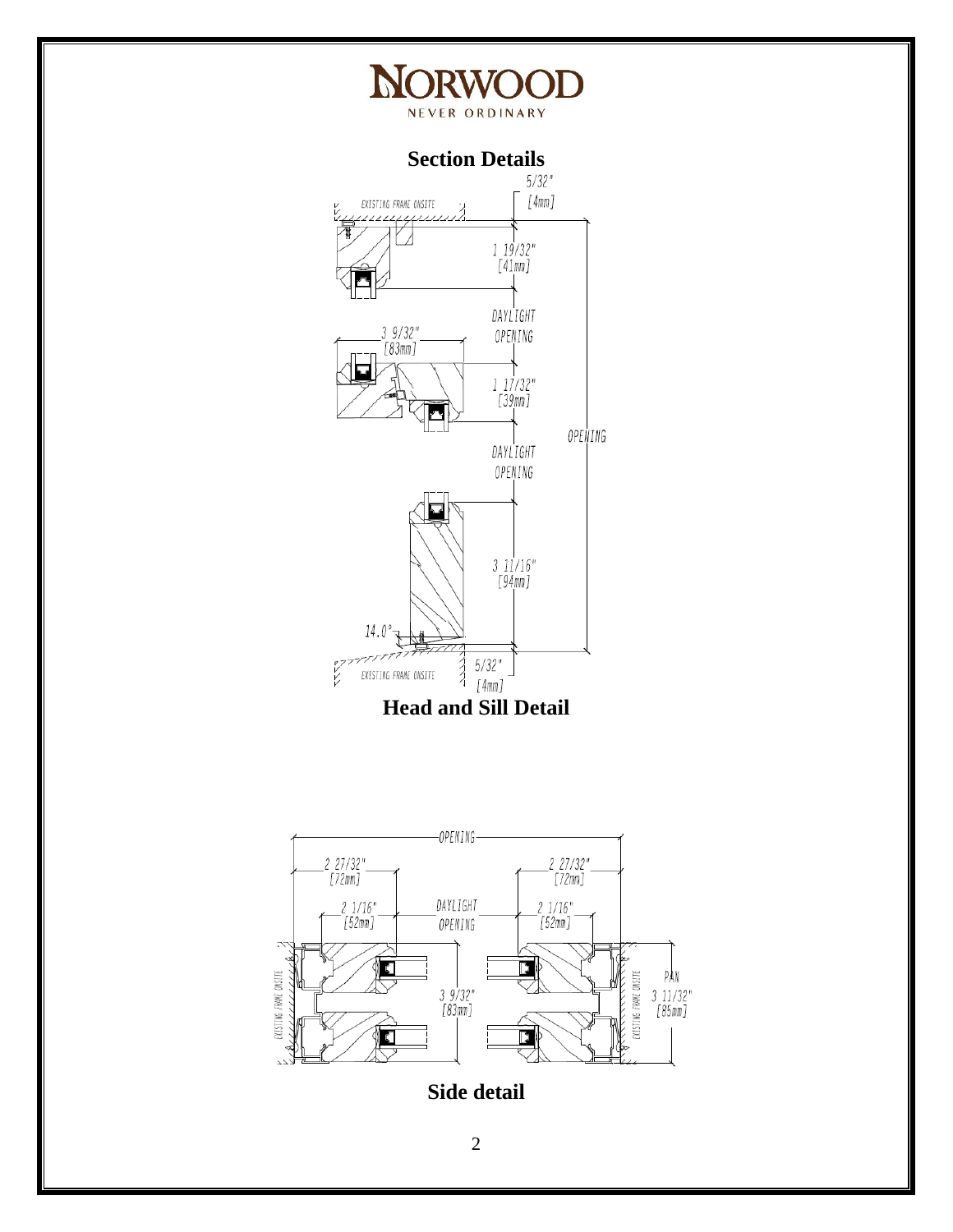# NEVER ORDINARY

**Site Measuring** 



- 1. To find the sash opening height (Fig-1):
	- If the existing window has wooden blocks holding the sash in remove them.
	- Lower top sash.
	- Measure from the head jamb where the top rail of the top sash touches when  $\overline{\phantom{0}}$ the sash is closed to the outside edge of the bottom sash where it touches the sill when closed. Be sure to measure both sides of the window frame as well as in the center of the frame. Take the small measurement of the three measurements taken.
- 2. To find the sash opening width (Fig-3):
	- Measure the inside distance from jamb to jamb.  $\equiv$  .
	- Measure top, bottom and center width and take the small measurement of the  $\equiv$  . three measurements taken.
- 3. Finding sill angle:
	- Raise the bottom sash and using a carpenter's protractor measure the angle of  $\overline{\phantom{0}}$ the sill. Norwood's typical sill angle is 14Degs.

Always use the small measurement when ordering the sash kit. Any variation  $(+/-)$  will work with the width and height of your Norwood sash kit.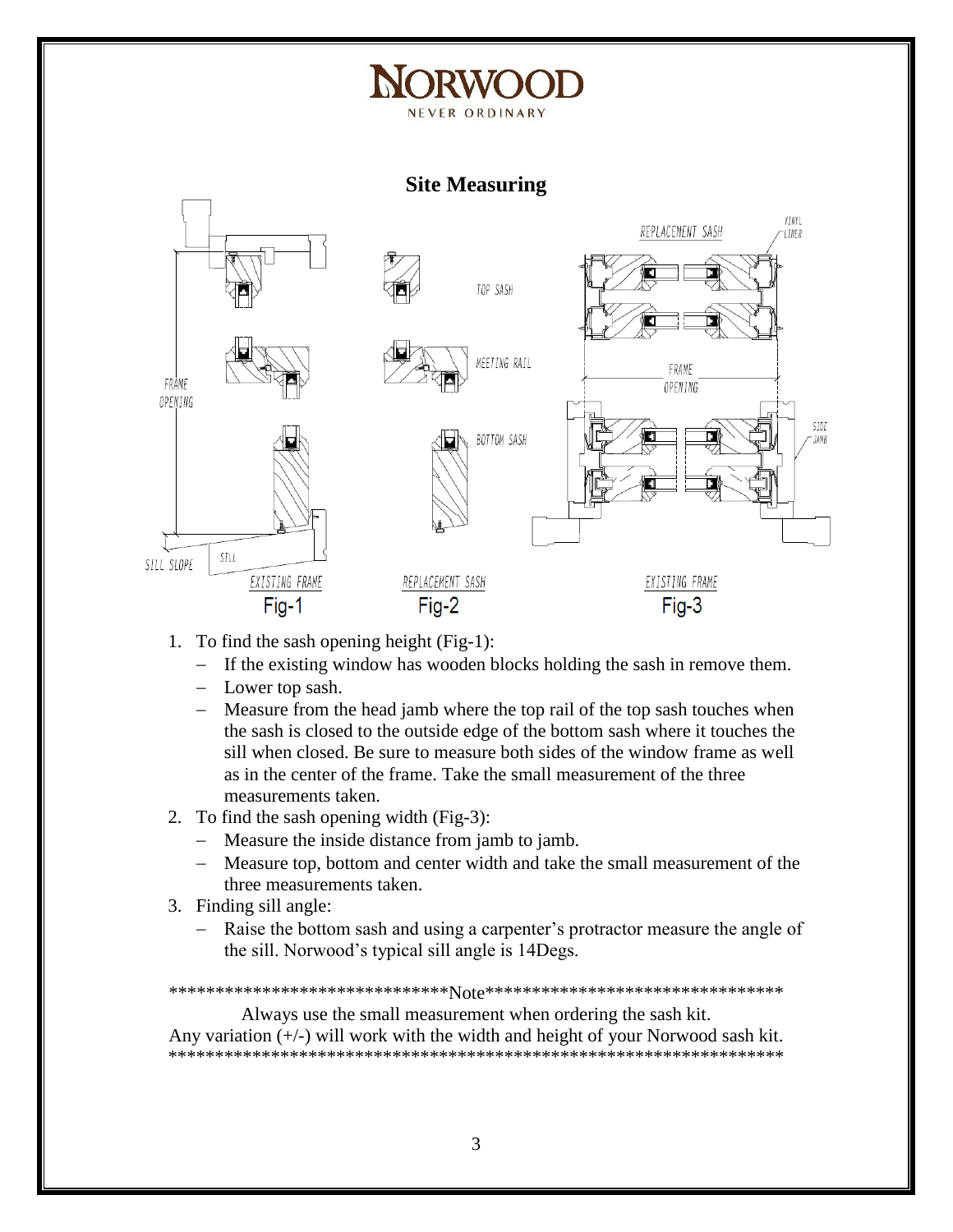### **NORWO** NEVER ORDINARY

**Screen Measuring** 



- 1. To find screen opening height (Fig-4):
	- Measure from the bottom of the top casing to where the screen will set on the  $$ sill.
	- From that measurement minis 1/8" to give you the screen height.
- 2. To find the screen width (fig-5):
	- Measure from the inside edge of the side casing to the inside edge of the  $\frac{1}{2}$ casing on the opposite side.
	- From that measurement minis 1/8" to give you the screen height.  $\frac{1}{2}$

To ensure a proper screen fit, it is recommended to order the screen after the sash replacement kit is installed.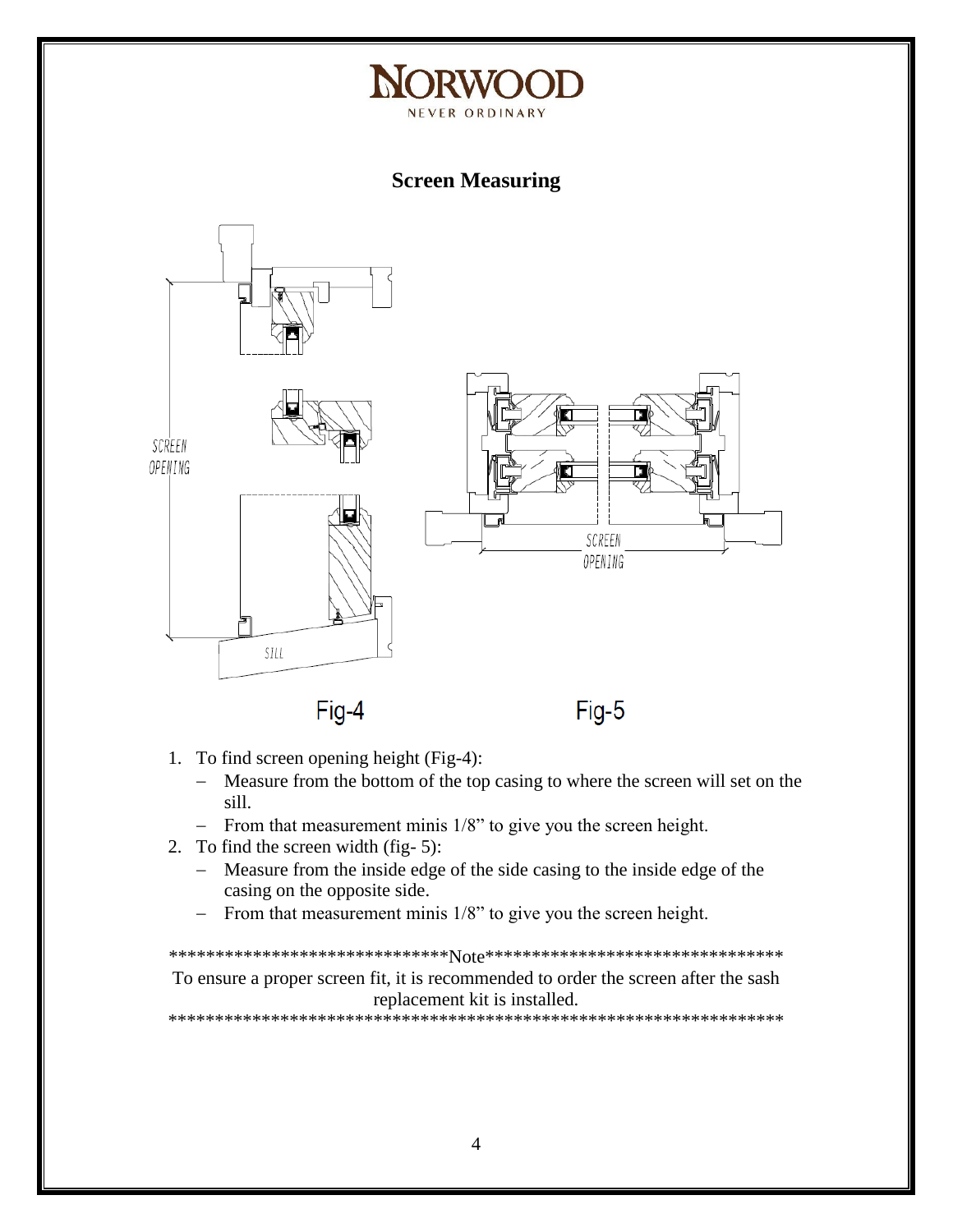

#### **Installation instructions**

Before starting check to ensure that the window sizes are correct and that the kit contains all of the required parts for installation,

#### **Kit includes**:

| <b>Item</b><br><b>Number</b> | Quantity       | <b>Description</b> |                                                                                     |
|------------------------------|----------------|--------------------|-------------------------------------------------------------------------------------|
| $\mathbf{1}$                 | 1              |                    | Top Sash                                                                            |
| $\overline{2}$               | 1              |                    | <b>Bottom Sash</b>                                                                  |
| 3                            | $\overline{4}$ |                    | #207 Sash Pivot pin                                                                 |
| 4 & 5                        | $\overline{2}$ |                    | #N30648da144 White-N3064db144 Beige vinyl pan<br>with balances and shoes installed. |
| 6                            | 48             |                    | Jamb Liner bracket                                                                  |
| 7                            | $\overline{2}$ |                    | Vinyl sash stop                                                                     |
| 8                            | $\overline{4}$ |                    | Foam Gasket                                                                         |
| 9                            | 1              |                    | #2243 parting bead                                                                  |
| 10                           | 16             | œ                  | 3/8" Pan Head Screw                                                                 |

#### **Removing existing Sash:**

- 1. Remove the inside side stops from the side jambs. Be careful that you do not break them because they may have to be used again.
- 2. Remove any existing spring balances and cut or remove cords and weights.
- 3. Once bottom sash is removed slide down top sash and remove top and side blind stops.
- 4. Remove top sash.





Figure 1 Figure 2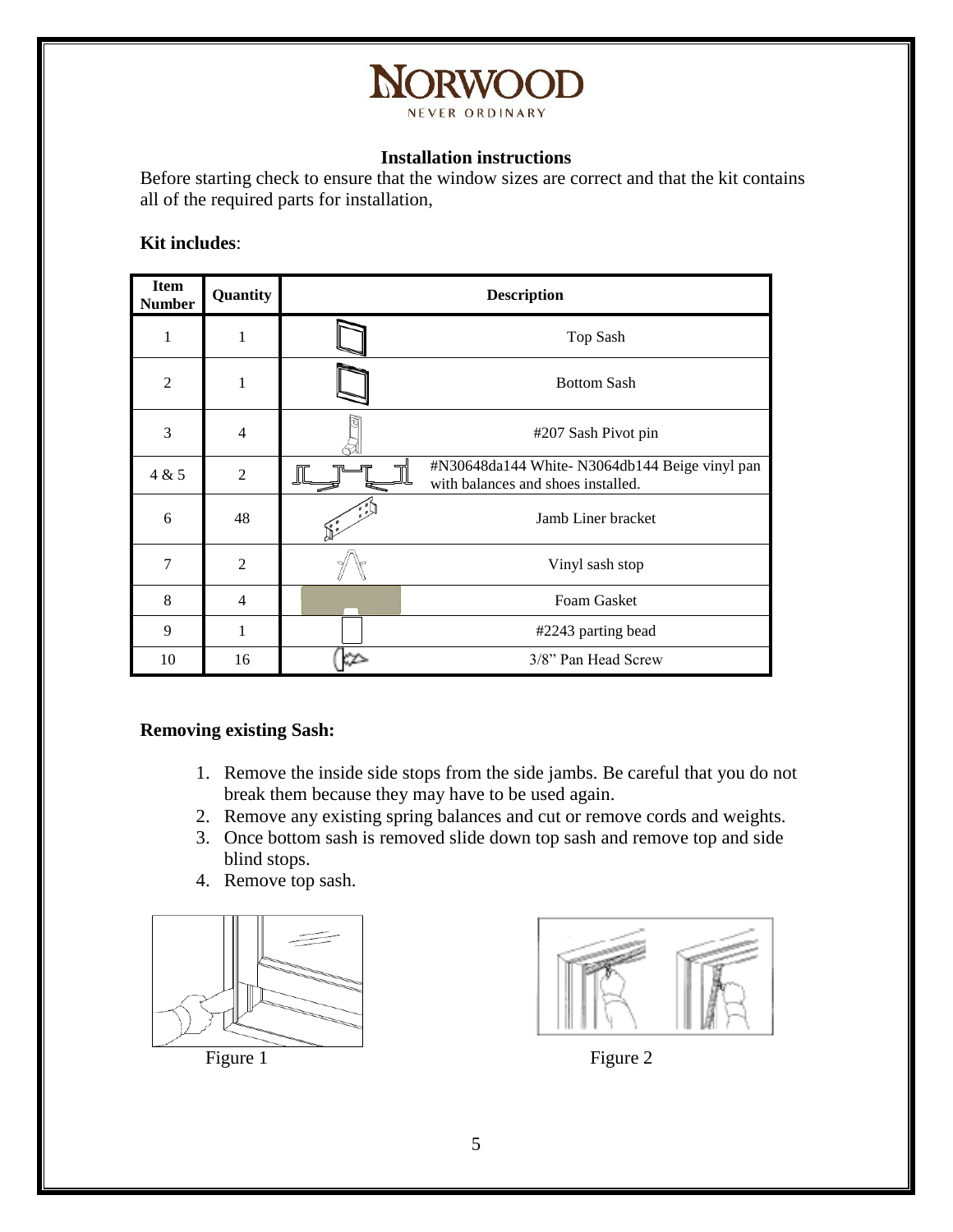## NEVER ORDINARY

#### **Installing New Sash kit:**

- 1. Clean all loose material and dirt from opening,
- 2. Before final installation check the fit of sash kit by placing vinyl jamb liner and sash in window opening. The vinyl pan must be plumb and straight for proper operation of sash. Make any adjustments to existing opening before installing to ensure a good fit.
- 3. Fasten the jamb liner bracket to the sides of the jambs using two 3/8" pan head screws. Locate the top and bottom bracket on each side 4 inches from the head and sill, equally space the remaining brackets on the jamb and secure with screws.

#### **Note: ensure that the jamb liner bracket is tight against the blind stop see figure 4.**



#### Figure 4

- 4. Before placing the vinyl jamb liner into the opening ensure that the balance and balance shoes are installed. If not follow these steps:
	- Connect the 'S" clip to the pin on the top of the balance.



Connect the balance shoe to the string at the end of the balance,

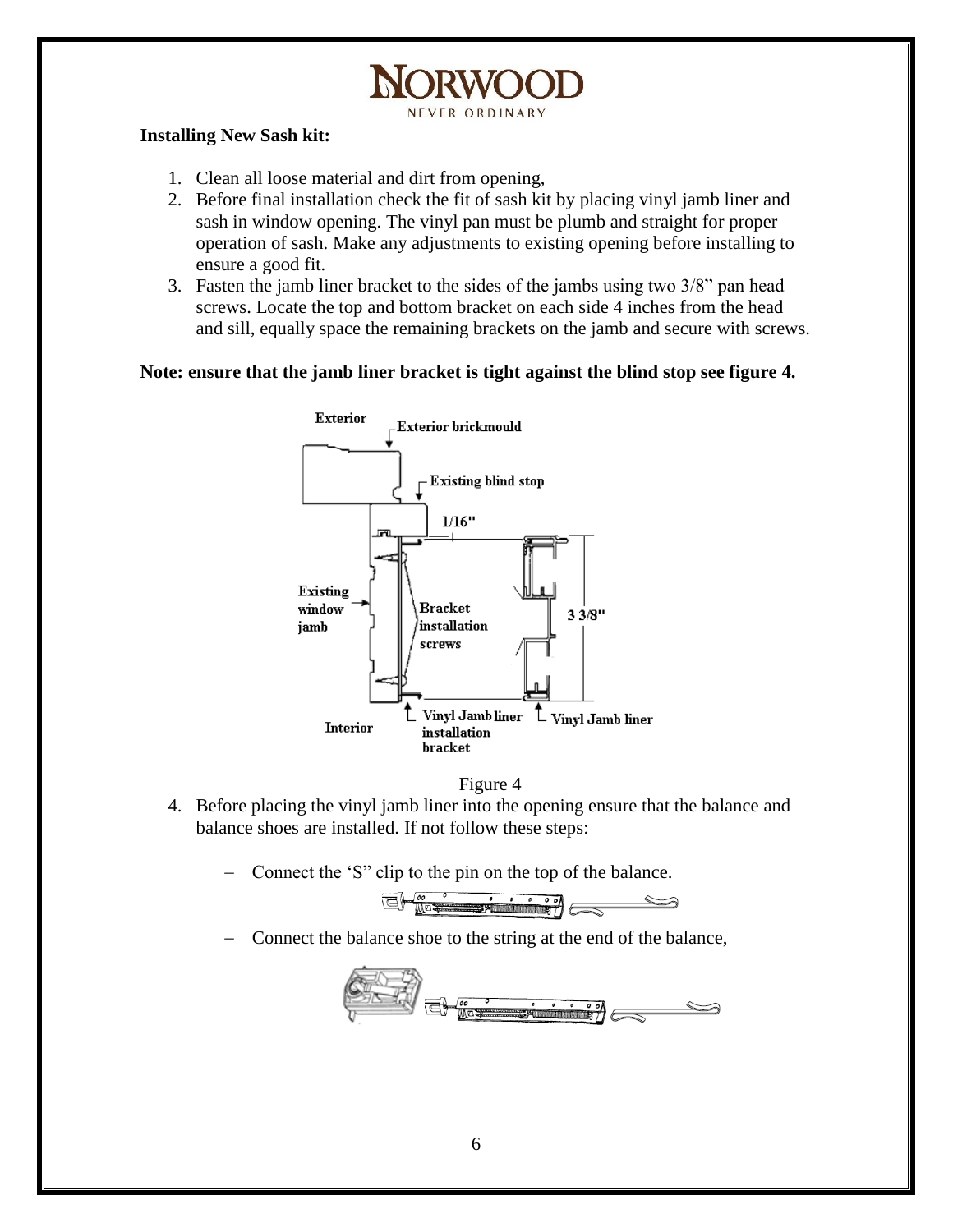

**NORWOOD** NEVER ORDINARY

- Ensure that "S" clip is sled over top of vinyl pan.

Balance assembly inserted here in vinyl pan With "S" clip hooked on top of vinyl pan.

- With a flat top screwdriver pull the balance shoe  $\frac{1}{2}$  the distance between the end of the balance to the bottom of the vinyl jamb liner
- Lock the shoe in place by turning the center cam of the balance until the slot in the cam is pointed toward the balance.
- 5. Place foam gasket at the top and bottom of each vinyl jamb liner, see figure 5.



Figure 5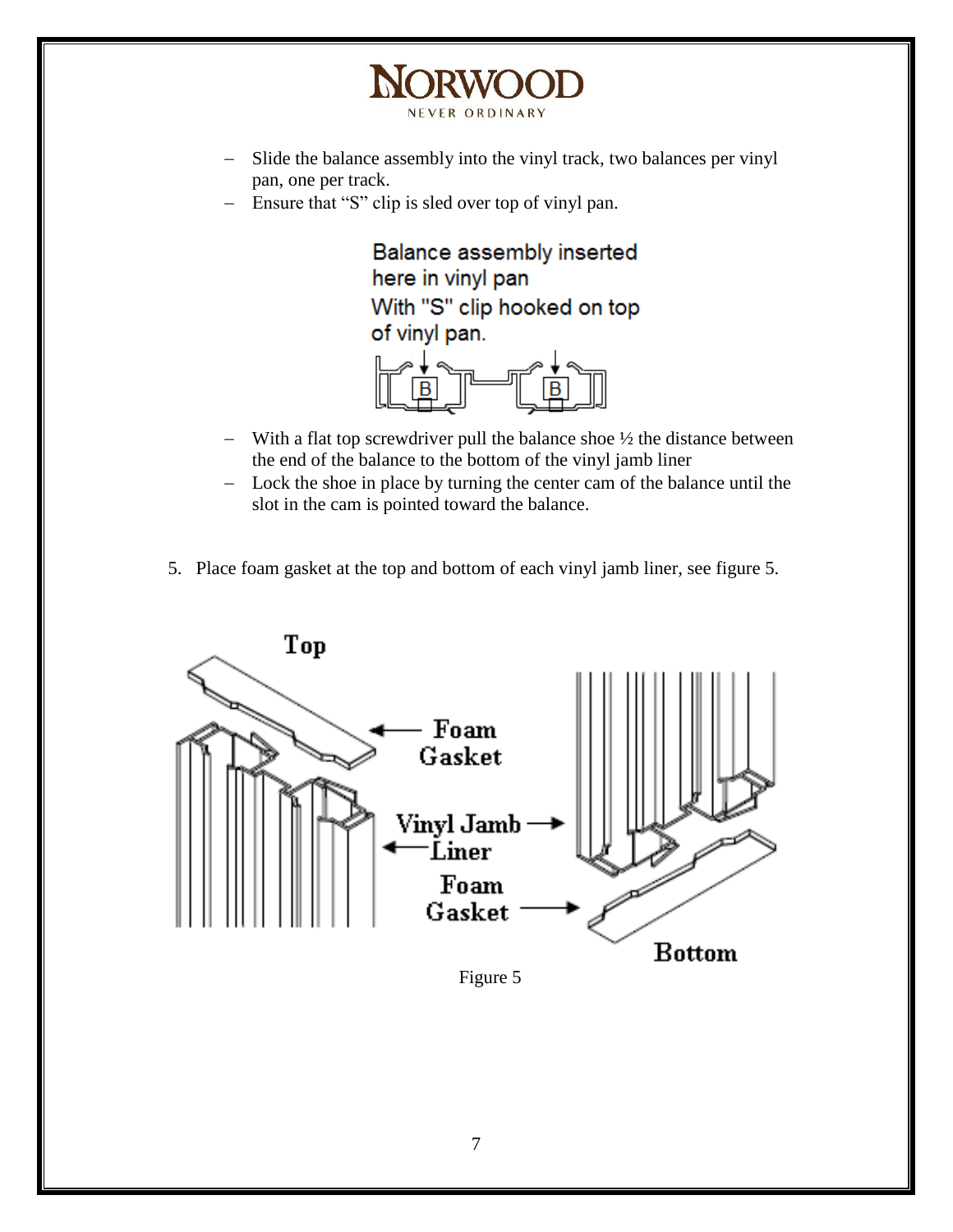6. Place vinyl jamb liner against the installation brackets and snap into place, see figure 6.

**NORWOOD** NEVER ORDINARY





#### **Installing top sash:**

1. Slowly place the top sash in the opening by gently placing the tilt pin on one corner of the sash into the balance shoe, followed by the opposite tilt pin.



2. Push the sash up until the sash locks into place.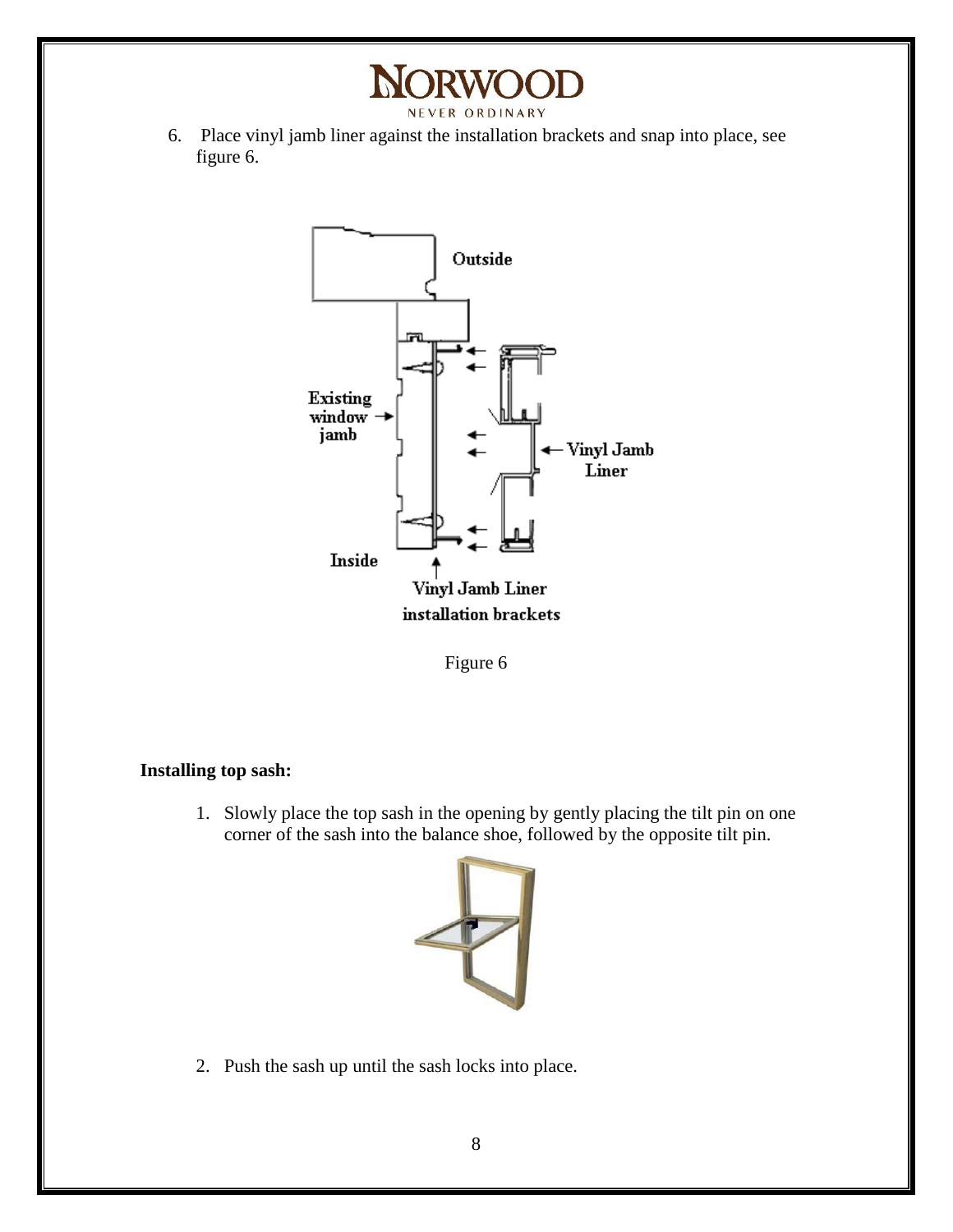



3. Push sash all the way up in the opening.



#### **Installing bottom sash:**

1. Slowly place the bottom sash in the opening by gently placing the tilt pin on one corner of the sash into the balance shoe, followed by the opposite tilt pin.



2. Push the sash up until the sash locks into place.



**Install Parting Bead:**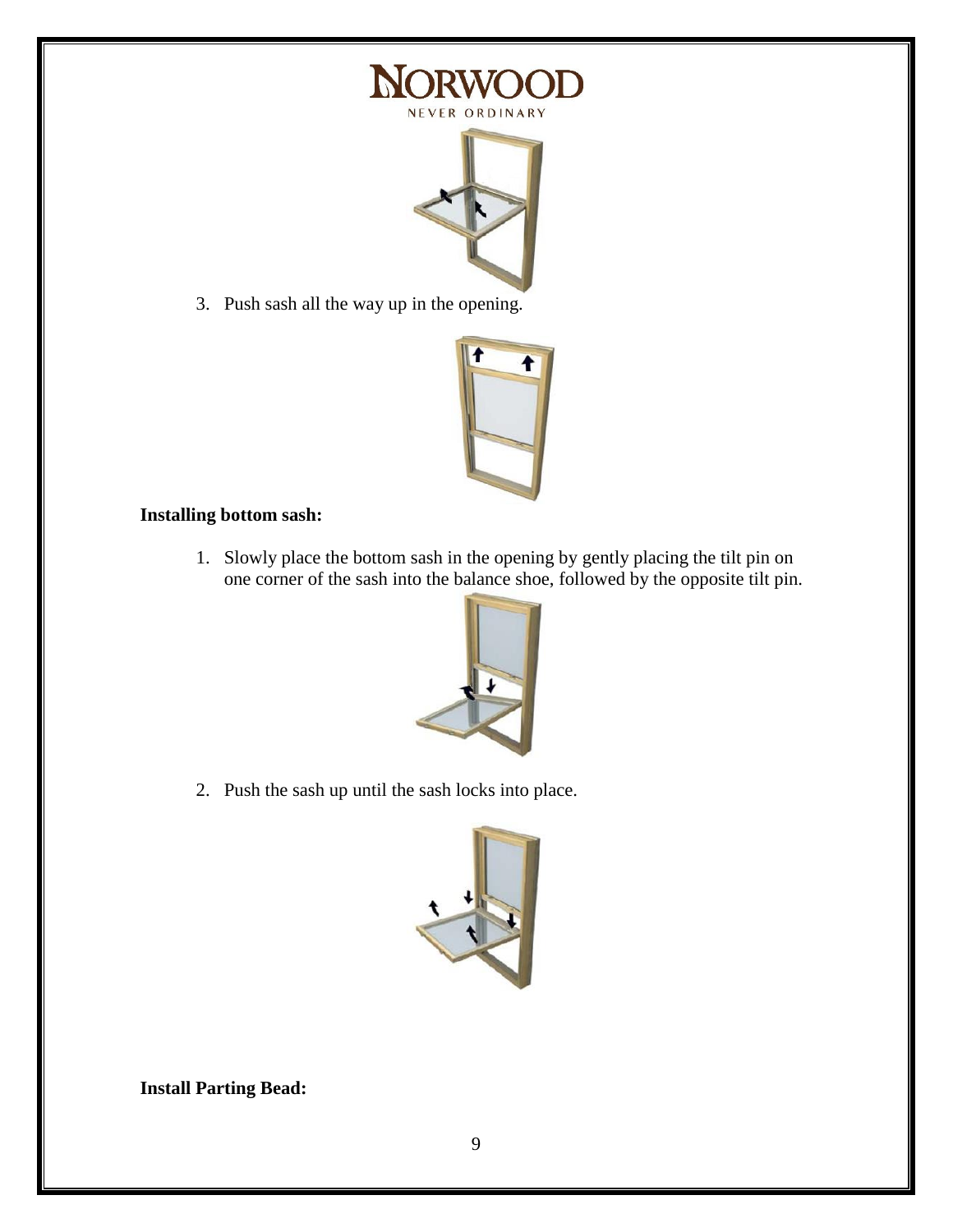## **NORWOOD**

NEVER ORDINARY

- 1. Measure the inside distance of the top of the frame.
- 2. Cut parting to the required measurement.
- 3. Install parting on the top interior head jamb (figure 7) leaving 1/16" between the parting bead and the sash.



4. Fill and touch up holes from installation nails in the parting bead.

#### **Installing the screen:**

1. Place the screen in the opening on the exterior of the window by pulling the screen spring bolts toward the center. Be sure that the screen is tight against the blind stops.